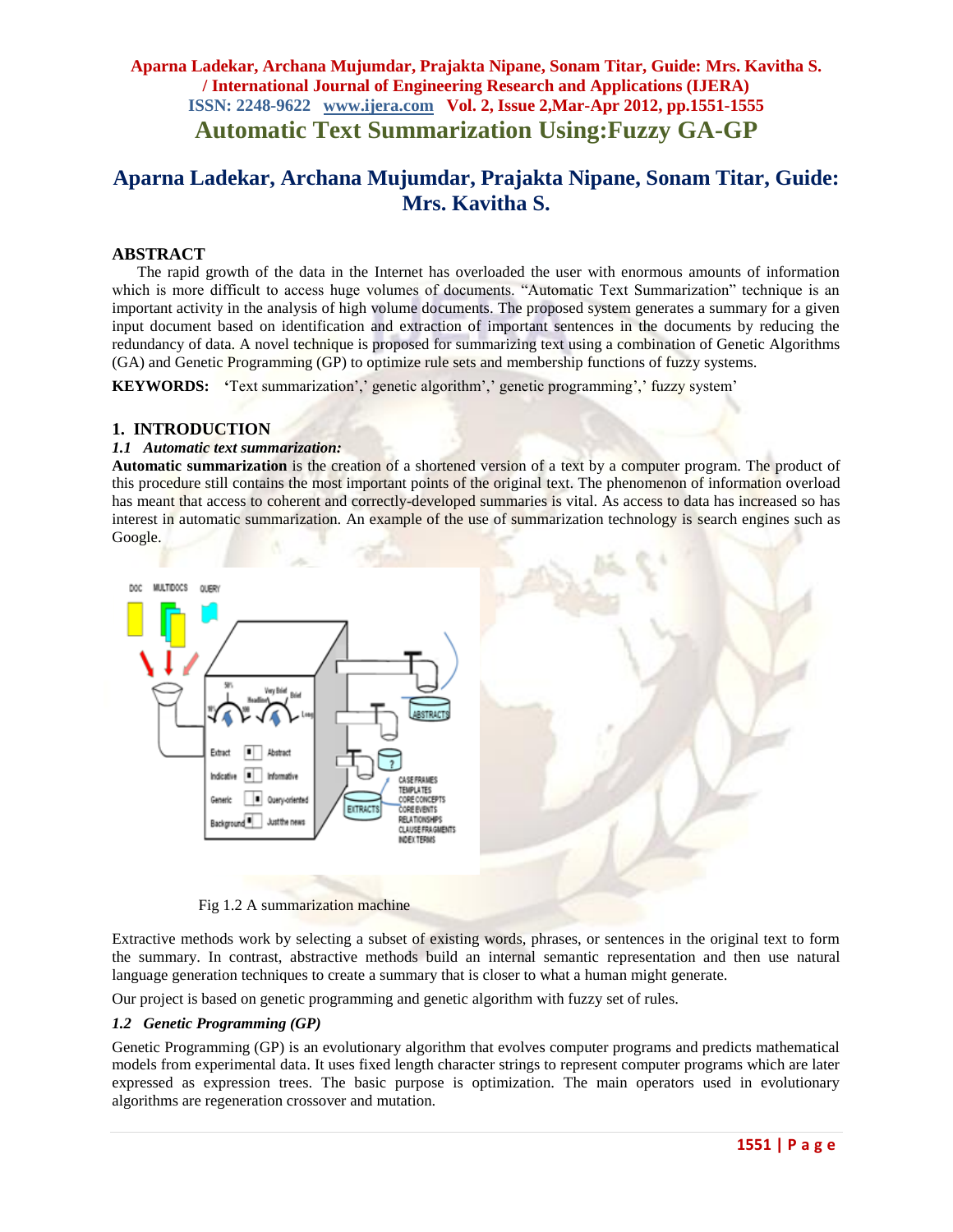### *1.3 Genetic Algorithm (GA)*

Genetic algorithm (GA) is a [search](http://en.wikipedia.org/wiki/Search_algorithm) [heuristic](http://en.wikipedia.org/wiki/Heuristic) that mimics the process of natural evolution. This heuristic is routinely used to generate useful solutions to [optimization](http://en.wikipedia.org/wiki/Optimization_(mathematics)) and [search](http://en.wikipedia.org/wiki/Search_algorithm) [problems.](http://en.wikipedia.org/wiki/Problem) It uses techniques inspired by natural evolution, such as [inheritance,](http://en.wikipedia.org/wiki/Heredity) [mutation,](http://en.wikipedia.org/wiki/Mutation_(genetic_algorithm)) [selection,](http://en.wikipedia.org/wiki/Selection_(genetic_algorithm)) and [crossover.](http://en.wikipedia.org/wiki/Crossover_(genetic_algorithm))

### *1.4 Fuzzy Systems*

A fuzzy system is an alternative to traditional notions of set membership and logic. Their application is at the leading edge of Artificial Intelligence.



Fig 2.3 fuzzy system

- Fuzzy Systems include Fuzzy Logic and Fuzzy Set Theory.
- Knowledge exists in two distinct forms:

-The Objective knowledge exists in mathematical form is used in engineering problems; **-** The Subjective knowledge that exists in linguistic form, usually impossible to quantify.

Fuzzy Logic can coordinate these two forms of knowledge in a logical way. The applications of Fuzzy Systems are many like Information retrieval systems, Navigation system, and Robot vision.

The Fuzzy Set Theory - membership function, operations, properties and the relations have been described in previous lectures.

### **2. PROPOSED METHODOLOGY**:

Summarization can be done with the help of the following processes:

- (a) Selection of what is "important"
- (b) Omission of what is 'unimportant'
- (c) Generalization from the particular and specific
- (d) Identification of general (global) structures

Methodologically, summaries can build up from the details (of a micro-level) by generalization, selection, and omission, or they can work by extraction from within global frameworks (macro-level).

Summaries differ according to the emphases placed on each of these processes. In evaluative and selective summaries the first two processes (a) and (b) dominate. The dominant process in informative summaries is (c) 'generalization'.

#### **2.1 SCORING ALGORITHM:**

Our program essentially works on the following logics:

#### *2.1.1 WORD SCORING:*

1. **Stop Words:** These are some insignificant words that are so commonly used in the English language that no text can be created without them. They therefore provide no real idea about the textual theme, and have therefore, been neglected while scoring sentences.

E.g. I, a, an, of, am, the, et cetera.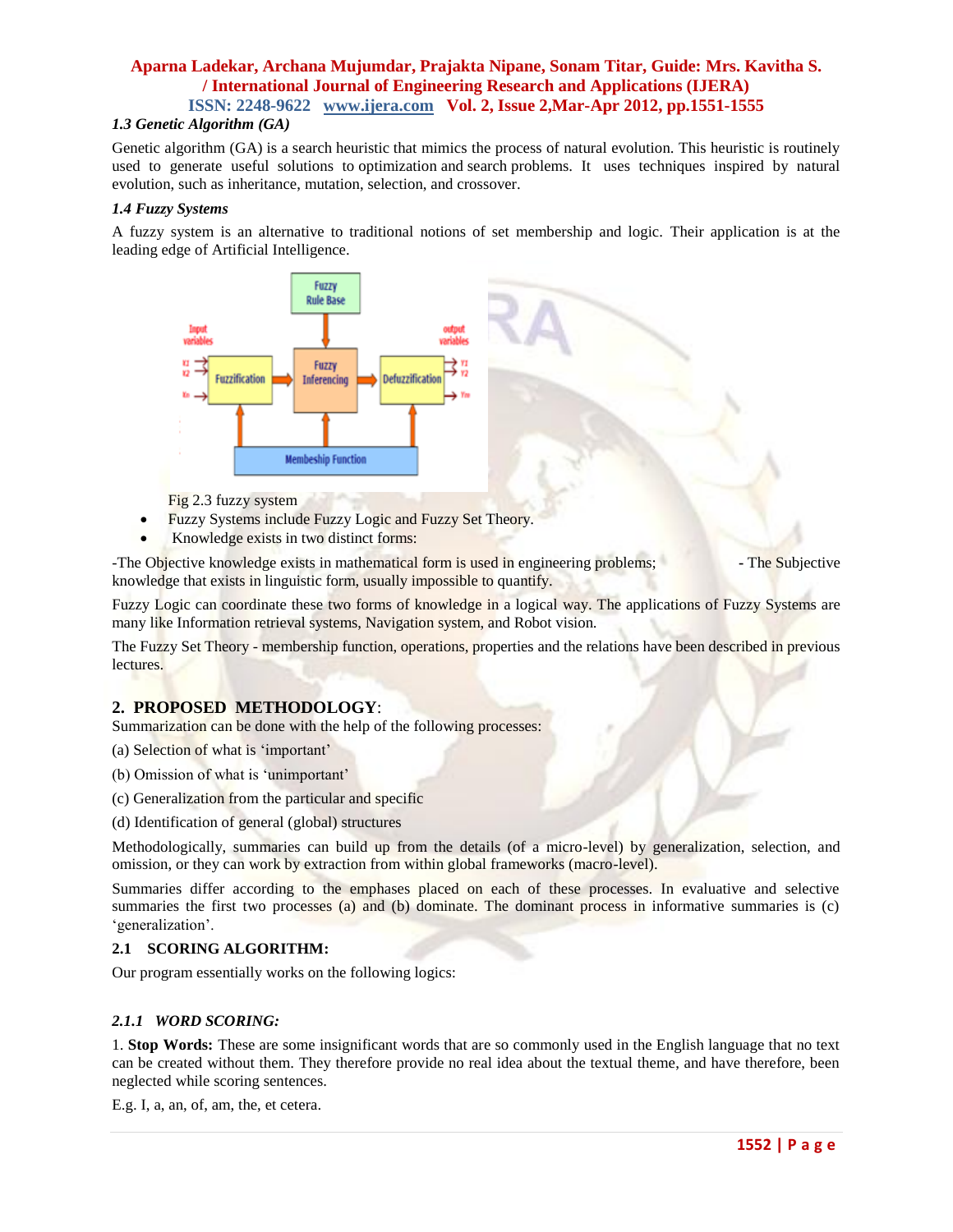2. **Cue Words:** These are words usually used in concluding sentences of a text, making sentences containing them crucial for any given summary. Cue Words provide closure to a given matter, and have therefore, been given prime importance while scoring sentences.

E.g. Thus, hence, summary, conclusion, et cetera.

3. **Basic Dictionary Words:** 850 words of the English language have been defined as the most frequently used words that add meaning to a sentence. These words form the backbone of our algorithm, and have been vital in the creation of a sensible summary. We have hence, given these words moderate importance while scoring sentences.

4. **Proper Nouns:** Proper Nouns in most cases form the central theme of a given text. Albeit, the identification of proper nouns without the use of linguistic methods was difficult, we have been successful in identifying them in most cases. Proper Nouns provide semantics to the summary, and have therefore been given high importance while scoring sentences.

5. **Keywords:** The user has been given an option to get a summary generated which contains a particular word, the keyword. Though this is greatly limited by the absence of NLP, we have tried our best to produce results.

6. **Word Frequency:** Once basic scores have been allotted to words, their final score is calculated on the basis of their frequency of occurrence in the document. Words in the text which are repeated more frequently than others contain a more profound impression of the context, and have therefore been given a higher importance.

### *2.1.2 SENTENCE SCORING:*

1. **Primary Score:** Using the above methods, a final word score is calculated, and the sum of word scores gives a sentence score. This gives long sentence a clear advantage over their smaller counterparts, which might not necessarily be of lesser importance.

2. **Final Score:** By multiplying the score so obtained by the ratio "average length / current length" the above drawback can be nullified to a large extent, and a final sentence score is obtained.

The most noteworthy aspect has been the successful merger of frequency based and definition based categorization of words into one efficient algorithm to generate an as complete as possible summary for a given sensible text.

### **3. Proposed Algorithm:**

 Initially, a parser is designed that extracts the desired features. This program parses the text into its sentences and identifies the following nonstructural features for each sentence as the input of fuzzy inference system:

1- The number of title words in the sentence,

- 2- Whether it is the first sentence in the paragraph,
- 3- Whether it is the last sentence in the paragraph,
- 4- The number of words in the sentence,
- 5- The number of thematic words in the sentence, and
- 6- The number of emphasize words.
- The features extracted in previous section are used as inputs to the fuzzy inference system. We partition these inputs to several fuzzy sets whose membership functions cover all the universe of discourse.
- IF (sentence-location is first) and (Number-of-title-words is very much) and (Sentence-length is not short) and (Number-of thematic- words is many) THEN (Sentence is important).
- Check also with genetic algorithm and genetic programming.
- Choose the best possible solution for it.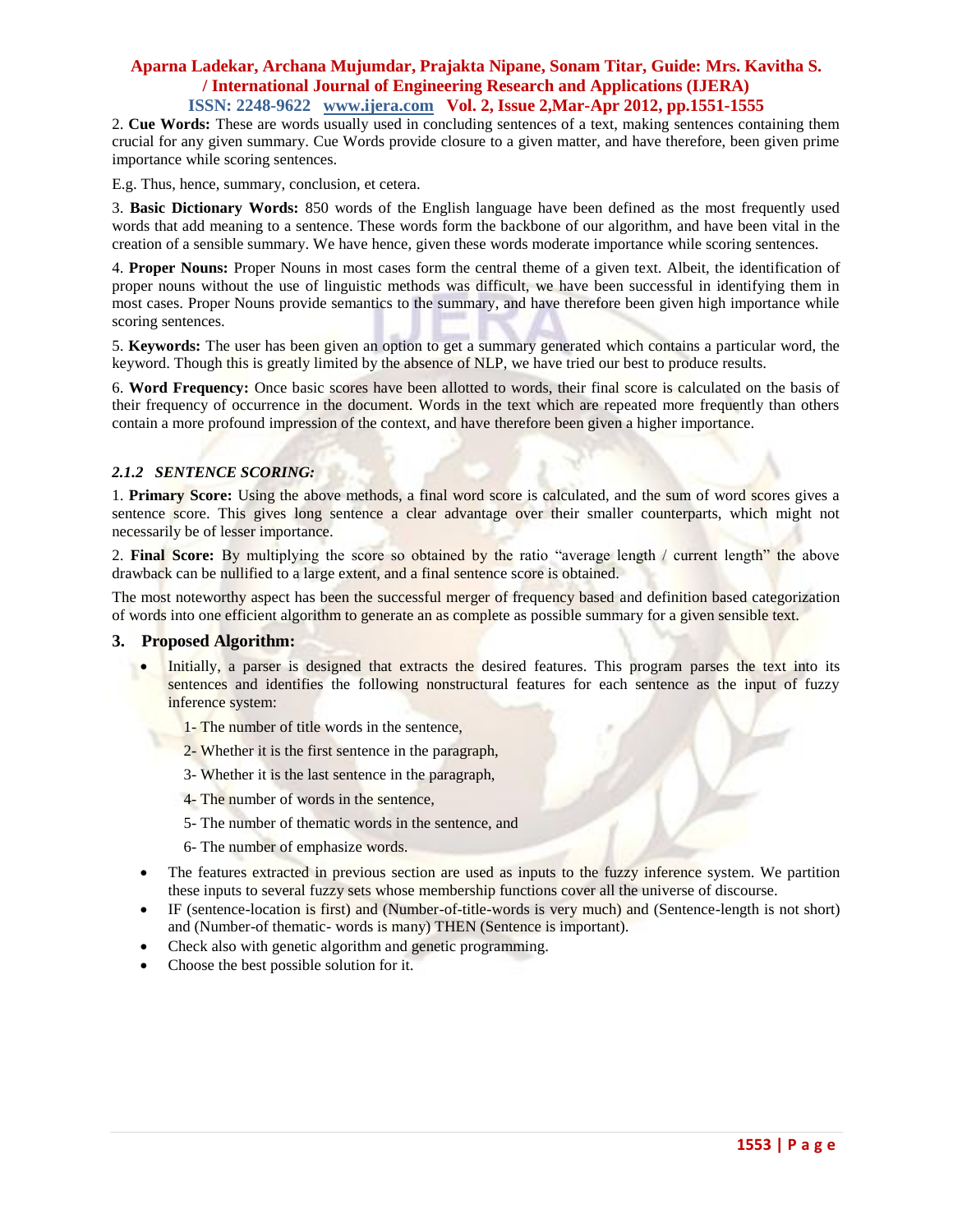

### **4. Mathematical Model:**

Mathematical models are the functions that we use in our project.

Given are the functions.

**Bell membership functions** which are specified by three parameters {a, b, c} as in (3). The parameters c and a, determine the center and width of the MF, and then use b to control the slopes at the crossover points.

Bell(x, a, b, c) =  $1/1 + ((x-c)/a)$  raised to 2b

### **Fuzzy IF\_THEN rules**

IF (sentence-location is first) and (Number-of-title-words is very much) and (Sentence-length is not short) and (Number-of thematic- words is many) THEN (Sentence is important)

#### **Fitness function**

1. Maximization of thematic words in the summary θ s

Per original article θ o: